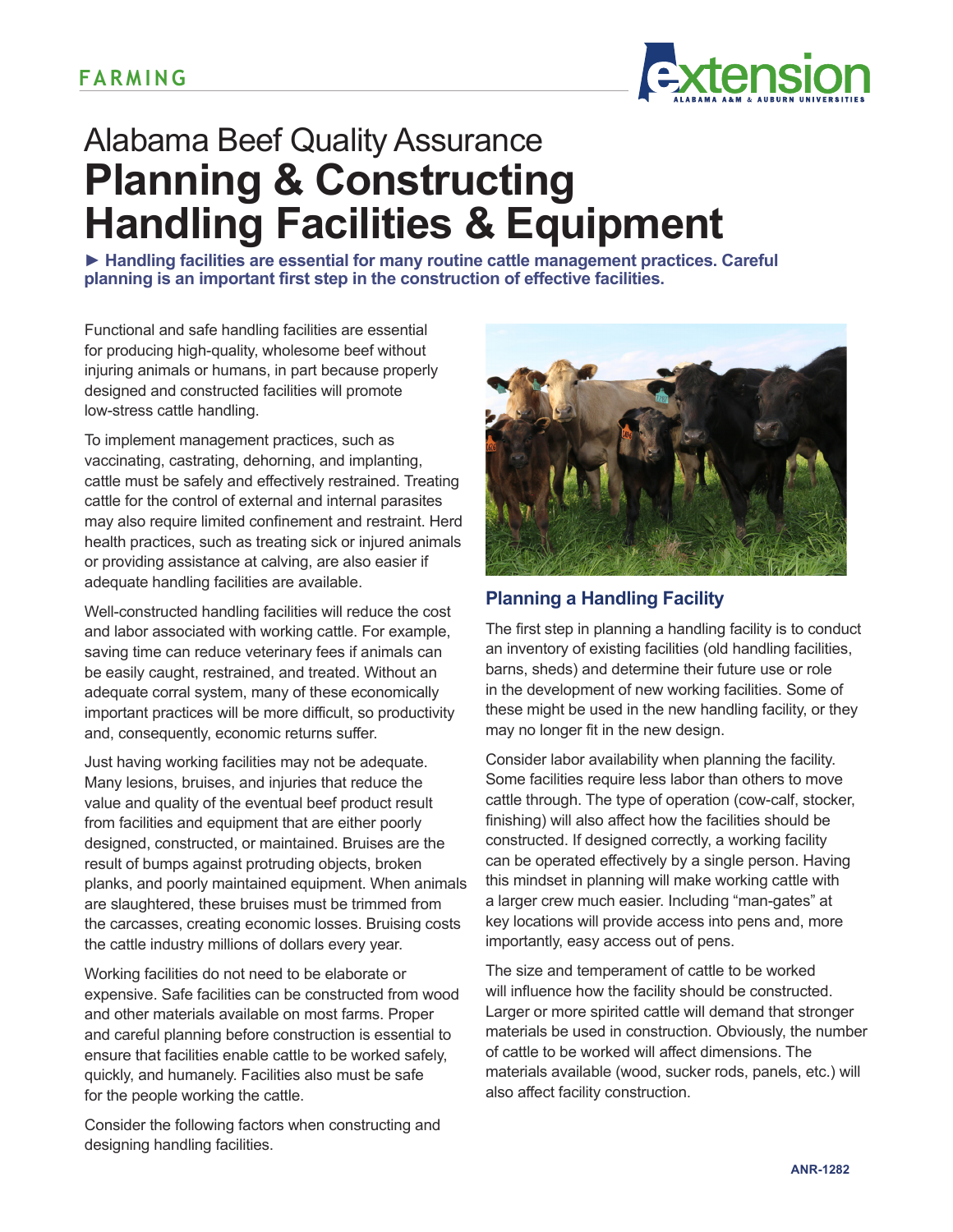#### **Selecting a Site**

Accessibility should have a major influence on the location of the handling facility. Attaching the new facility to existing facilities, such as barns, sheds, and old handling facilities, may reduce costs and make the handling facility a part of the total operation. If a new facility is to be built, access to existing pastures and roads is important for ease in animal movement.

The site selected should be on a relatively level spot with good drainage. If the site is on a slight slope, be sure that cattle will be moved up the slope as they are worked. Don't forget normal cattle movement. Cattle are easier to work if they move in a direction that is normal for them.

Consider the layout of pastures when deciding where to build a new handling facility. Build the facility so that cattle in all pastures will have easy access.

#### **Components of a Good Handling Facility**

The size and complexity of an effective beef cattle handling facility will depend on the number of animals in the herd. An ideal facility will have the following components: head gate, squeeze chute, working alley, crowding pen, holding pen(s), scales, loading ramp, and potentially a calf table. However, depending on the temperament of the cattle, smaller operations can function with modified versions while still achieving the overall intent of the individual components.

The **head gate** or **head catch** is the most important part of the entire working facility. It should be sturdy, safe, easy to operate, and work smoothly and quietly. Secured to the end of the squeeze chute or working alley, the head gate or squeeze chute should hold the animal securely while it is being treated. Considerations to keep in mind when selecting the ideal head gate option include the size and temperament (or "speed") of cattle being worked and the ease of access to the neck for administering injectable animal health products.

The four basic types of head gates are self-catching, scissors-stanchion, positive-control, and full-opening stanchion. The self-catching head gate closes automatically due to the movement of the animal. The scissors-stanchion type consists of two biparting halves that pivot at the bottom. The positive-control type locks firmly around the animal's neck. The full-opening stanchion consists of two biparting halves that work like a pair of sliding doors.

The self-catching, scissor-stanchion, and full-opening stanchion are available with either straight or curved

stanchion bars. The straight bar designs are extremely safe and will rarely choke an animal. Their disadvantage is that animals can move their heads up and down unless a nose bar is used. The curved bar stanchion offers more control of the animal's head but is more likely to choke the animal than the straight bar type. Both types are safer than the positive-control head gate. No matter which type of head gate is selected, proper adjustment for the type and size of cattle being worked is necessary to prevent injury to the animals.

The **squeeze chute** or **holding chute** is located immediately behind the head gate and is secured to it. The squeeze chute should be approximately 26 to 28 inches wide when fully open and should be adjustable for different size animals. It should also include squeeze action, removable side panels for easier access to the animal, and a floor with a nonslip surface. A brisket bar is another good addition to a squeeze chute. It prevents animals from being able to lie down in the chute.

The squeeze chute may be hinged on one side to release the animal if the head gate is not a walk-through type. Some type of see-through blocking gate or bar is needed to prevent the animal from backing up before the head is caught. This will also prevent the next animal from moving into the chute before the first animal is released. A 2-foot service gate at the back of the chute is desirable when working at the back of the animal (castrating or pregnancy testing). A palpation cage can be substituted for the service gate if desired.

The **working alley** or **working chute** connects the holding chute and the holding pen. It should be a maximum of 30 inches wide. This width will be different if a V-shaped alley is used. Having the ability to easily adjust the width of the alley aids in working cattle of different sizes (mature cattle versus calves). The working alley should be 5 feet high for gentle cattle and 6 feet high for flighty cattle. It should be long enough to accommodate four or five animals at a time. Some cattle owners prefer to have the working alley curved so that animals cannot see the head gate or squeeze chute ahead; this aids in making cattle movement easier. It should have solid sides so cattle will not balk because of things they see outside. To prevent balking, the blocking gate at the junction of the working chute and the holding chute should allow an animal to see the animal ahead. Backup bars in the working chute can be used to prevent animals from moving backward.

The **crowding pen** is located at the back of the working alley. The pen should be about 150 square feet, which will hold 6 to 10 head of cattle. One option is to design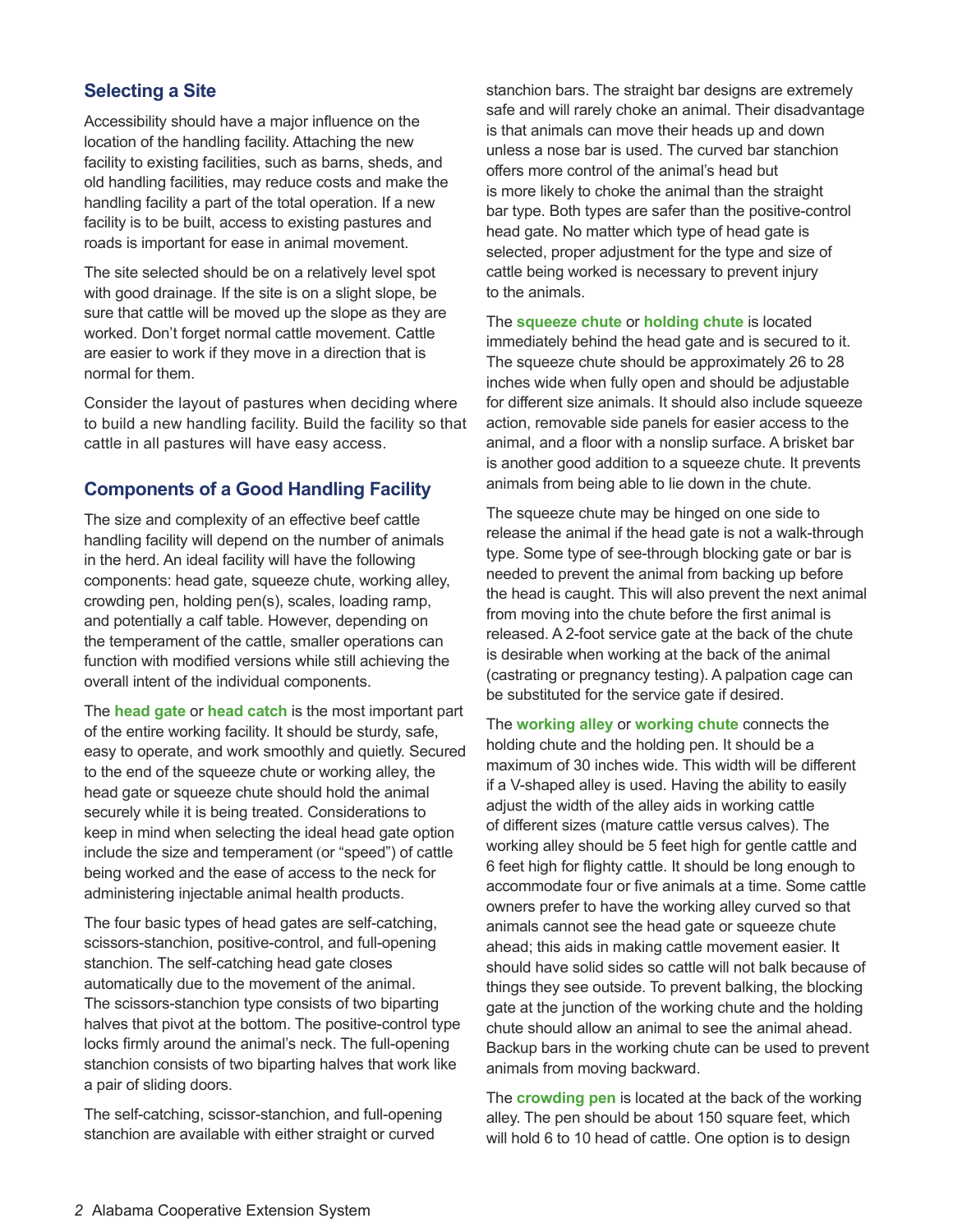the crowding pen in the shape of a gradual V as it approaches the working alley. If one side of the V is straight with the alley and the other side angled out, the cattle will be less apt to bunch up. Another popular option for a crowding pen is a semicircular **sweep tub**. Regardless of the design (sweep tub or V-shape), a solid **crowding gate** or **swing gate** is essential for a fully functional crowding pen and is used to push animals from the pen into the alley. The swing gate will work best if designed to latch at various positions as it closes, and a self-locking latch on the swing gate is safer for the animal handler and more efficient in keeping cattle moving in the right direction.

**Holding pens** should be located so they fit conveniently with the rest of the facility. Each holding pen should provide approximately 20 square feet per animal.

The **loading ramp** is used to load and unload cattle from a trailer. A loading ramp is definitely necessary for operations that load out onto tractor-trailers. However, a loading ramp is not necessarily needed for operations that use only gooseneck and bumper-pull stock trailers, as long as some form of a working alley is accessible to the trailer. Many operations will load cattle directly into gooseneck and bumper-pull stock trailers out of the main working alley and squeeze chute.

If a loading ramp is used, it should be located directly off the crowding pen, allowing easy movement of cattle. Alternatively, a portable loading ramp can be used in-line with the squeeze chute. The loading ramp can be either sloping or stepped. The maximum incline should be 30 percent (a 3.5-inch rise per foot of incline). Adjustable ramps are convenient when trucks or trailers of different heights are used. The length of the loading chute will depend on the height required; however, it should be at least 12 feet long. The loading chute should be 26 to 30 inches wide.

# **Optional Equipment**

**Scales** should be part of a beef cattle handling facility, if possible, or they can be added at a later date as the cattle operation develops. Scales allow for accurate dosing of animal health products such as dewormers and antibiotics, and they also facilitate the collection of performance data like weaning weights that can aid in management decisions. The scales should be located so cattle can be easily moved on and off. Do not locate scales so cattle must cross them each time they are worked. This results in a shorter life and greater repair costs for the scales. Instead, incorporate scales into the handling facility in a way that allows them to be easily

removed when not needed. Ideal locations for livestock scales are under the squeeze chute or within the alley leading up to the squeeze chute. Compare the available scale options to find the right fit for your facility. Both mechanical and digital options are available and are priced reasonably. Consider a set of portable load bars and digital scales, if you have multiple working pens.

A **calf table** is another optional piece of equipment to consider. It can be convenient when processing large groups of calves. The smaller size and tilting action of calf tables allows easy access for castration and also makes other calf management procedures, such as branding, vaccinating, deworming, tagging, etc., easier. Calf tables can be moved into place at the end of the squeeze chute when needed and then removed to a safe location when not in use.

## **Summary**

Cattle handling facilities are essential for safely and effectively implementing many routinely recommended health and management practices. Appropriately designed and constructed cattle handling facilities will also aid in the reduction of bruises and injuries to cattle that reduce their value. For more information about cattle handling techniques, please refer to Extension publications "Alabama Beef Quality Assurance: Using Handling Facilities Correctly," ANR-1283, and "Low-Stress Cattle Handling," ANR-1394.